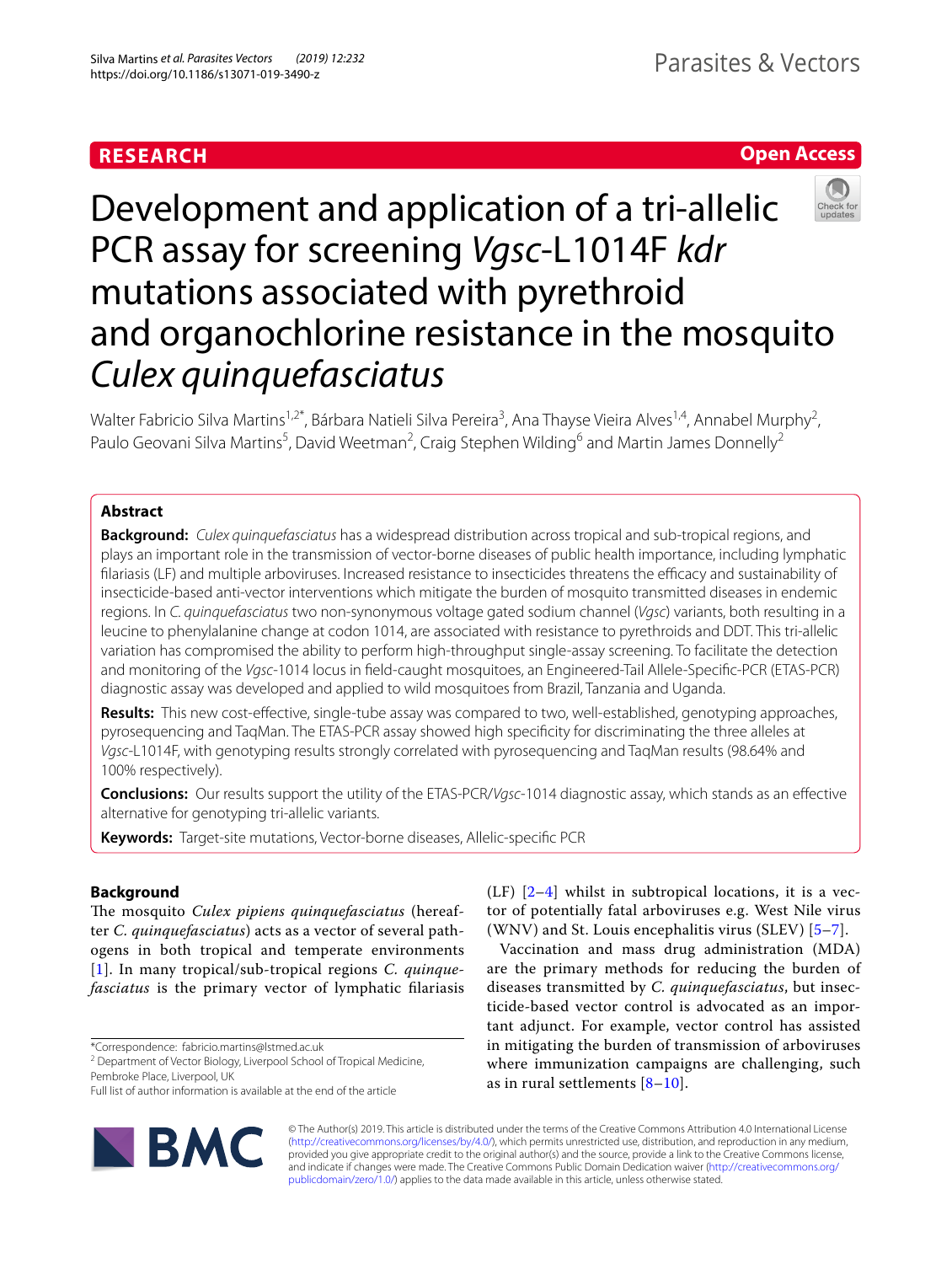The effectiveness of insecticide-based vector control is threatened by the increased insecticide resistance detected across the globe [[11,](#page-5-7) [12](#page-5-8)] with the increased resistance to pyrethroids especially worrying as it is the most common active ingredient used to control adult mosquitoes through indoor sprays, outdoor fogs and treated bednets [[13](#page-5-9)].

In *C. quinquefasciatus* as well as in other mosquitoes of public health importance pyrethroid and DDT-resistance has been associated with two major mechanisms; overexpression of detoxifcation genes [[14](#page-5-10)[–16](#page-5-11)] and a variety of alleles in the voltage-gated sodium channel (*Vgsc*) gene, called knockdown resistance (*kdr*) mutations, such as the *Vgsc*-1014F [[17–](#page-5-12)[19\]](#page-5-13). Consequently, developing molecular tools to detect and monitor resistance-alleles at this locus is imperative for the study of the evolution of resistance, and may also assist programme managers in the rational deployment of insecticides.

Several diagnostic tests for typing *kdr* mutations have already been developed and applied in *Culex*, *Anopheles* and *Aedes* species [[20](#page-5-14)–[22](#page-5-15)]. Whilst many rely on standard PCR methods  $[23–26]$  $[23–26]$ , over the past few years there has been an increase in the use of high-throughput methods such as quantitative PCR (e.g. TaqMan allele-specifc and melt curve analysis) and pyrosequencing [\[18](#page-5-18), [21](#page-5-19), [27](#page-5-20)].

Regardless of methodology, most assays are designed to perform bi-allelic discrimination, and there are a limited number of low-cost approaches for typing triallelic mutations (e.g. [[20,](#page-5-14) [24,](#page-5-21) [28\]](#page-5-22)) such as the alternative codons (TTA/TTT/TTC) at locus *Vgsc*-1014 already reported in *C. quinquefasciatus* populations from Africa and Asia [[18,](#page-5-18) [21,](#page-5-19) [29](#page-5-23)].

To address this limitation, we designed and applied a new diagnostic assay, ETAS-PCR (Engineered-Tail Allele-Specifc-PCR), which runs under standard PCR conditions, to type tri-allelic variation at *Vgsc-*1014. Samples of feld-caught mosquitoes from Brazil, Tanzania and Uganda were genotyped using the ETAS-PCR/*Vgsc*-1014 assay along with pyrosequencing and TaqMan allele-discrimination to assess concordance.

#### **Methods**

# **Sampling**

A total of 183 feld-caught and pyrethroid- or DDTselected *C. quinquefasciatus* individuals from Brazil, Tanzania and Uganda were genotyped. Mosquitoes from Campina Grande (7°13′50″S, 35°52′52″W), Paraíba, Brazil were collected in 2016 using 50 ovitraps, one per dwelling randomly distributed within a single neighbourhood. Blood-fed mosquitoes from Mwanza, Tanzania (02°28′S, 32°55′E) were collected from inside houses using a manual aspirator in 2013. Field-caught mosquitoes from Tororo (0°40′41.62″N, 34°11′11.64″E) and Jinja (0°26′ 52.285″N, 33°12′9.403″E), Uganda, were collected in 2012 while Tororo insecticide exposed mosquitoes were phenotyped using insecticide bioassays as described previously [\[14,](#page-5-10) [21](#page-5-19)]. Additionally, 12 specimens from Uganda, genotyped by Sanger sequencing were used as a control [[27\]](#page-5-20).

Genomic DNA of individual mosquitoes was isolated using the DNeasy Kit (Qiagen, United Kingdom) and samples were confrmed as *C. quinquefasciatus* through a diagnostic PCR assay [[30](#page-5-24)].

# **ETAS‑PCR assay design** *Primer design*

Genetic variation in primer-binding sites could result in null alleles and thereby erroneous PCR genotyping. Therefore, conserved regions in the vicinity of the *Vgsc*-1014 locus were selected from an alignment of 10 *C. quinquefasciatus* sequences from distinct geographic regions (Additional fle [1:](#page-4-0) Figure S1), and 6 sequences from other *Culex pipiens* subspecies: *C. pipiens quinquefasciatus*, Saudi Arabia, Thailand, Uganda and USA; and *C. pipiens pallens* and *C. pipiens pipiens* from China and USA, respectively (see Additional fle [1:](#page-4-0) Figure S2 for GenBank accession numbers).

#### *Development of the ETAS‑PCR/Vgsc1014 assay*

The ETAS-PCR/*Vgsc*-1014 multiplex-assay is a single PCR reaction, followed by an endonuclease digestion. The strategy for amplification and allelic-discrimination of the three alternative alleles is depicted in Fig. [1](#page-2-0)a.

To amplify a genomic region of 178 bp encompassing the *Vgsc*-1014 locus by multiplex-PCR reaction, four primers were designed based on a conserved sequence region (Additional fle [1](#page-4-0): Figure S1) using Primer 3 soft-ware [\[31](#page-5-25)]; with a universal reverse primer and three specifc forward primers (Fig. [1](#page-2-0)a). For each allele-specifc primer, the 3′-end terminus was designed to match exclusively one of the three SNP alleles (TTA, TTT, TTC) at the last base of the *Vgsc*-1014 codon. To enhance specifcity, a deliberate mismatch was also introduced within the last three bases (see Fig. [1a](#page-2-0)).

To allow allelic discrimination by agarose gel electrophoresis, three 56 bp engineered-tails were synthesized at the 5′-end of the AS forward primer, difering from each other by the engineered position of an *Eco*32I restriction site (5′-GATATC-3′), which was introduced at distinct points of each tail (Fig.  $1a$  $1a$ ). Thus, after digestion of the 234 bp ETAS-PCR amplifed products, each alternative allele has a distinct fragment length (Fig. [1](#page-2-0)b): TTT (181 bp), TTA (206 bp) and TTC (231 bp).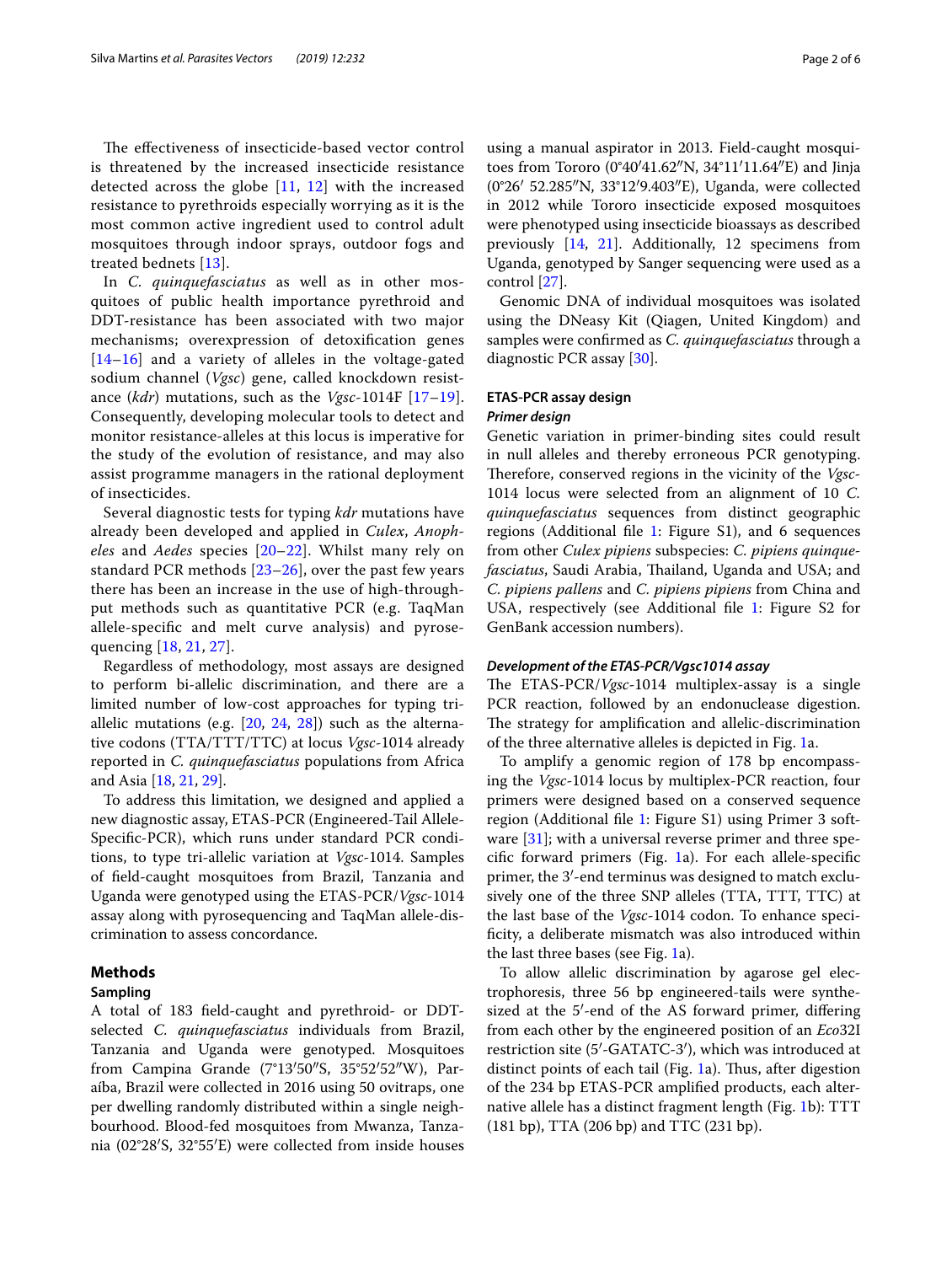

#### <span id="page-2-0"></span>and TTT/TTC, respectively

# *ETAS‑PCR/Vgsc‑1014 amplifcation, endonuclease digestion and genotyping*

The ETAS-PCR/*Vgsc*-1014 multiplex reaction was performed in a total volume of 25 µl containing 10 ng of gDNA, 200  $\mu$ M each dNTP,  $1 \times$  PCR buffer, 0.2 units HotStartTaq DNA polymerase (Qiagen), 0.6 µM universal reverse primer *Vgsc*-1014/R, 0.35 µM of the specifc forward primers (*Vgsc*-1014/F-T and *Vgsc*-1014/F-C) and 0.3 µM of the *Vgsc*-1014/F-A primer (Table [1\)](#page-3-0). After initial denaturation at 95 °C for 15 min, amplifcation was performed for 40 cycles of 94 °C for 30 s, 59 °C for 30 s, and 72 °C for 30 s, followed by a fnal extension step of 72 °C for 10 min.

After amplifcation, the ETAS-PCR/*Vgsc*-1014 multiplex products were digested with FastDigest *Eco*32I restriction enzyme (Thermo Scientific, United Kingdom) in a final reaction volume of 30 µl including 10  $\mu$ l of the PCR product, 2  $\mu$ l of 10× FastDigest Green bufer, 1.5 µl of FastDigest enzyme and 17 µl distilled water. The reaction was incubated at  $37 °C$  for 10 min. Finally, 10 µl of digestion reaction was loaded on a 3% agarose gel.

# *Vgsc***‑1014 Screening by pyrosequencing assay**

For pyrosequencing genotyping, PCR reactions were performed in a total of 25 µl containing 10 ng of gDNA, 200 µM of each dNTP,  $1 \times$  PCR buffer, 2.0 mM MgCl<sub>2</sub> 0.6 units of HotStartTaq DNA polymerase (Qiagen) and 0.4 µM of primers pyr-*Vgsc*-F and pyr-*Vgsc*-R (Table [1](#page-3-0)) [[21\]](#page-5-19). After initial denaturation at 95 °C for 15 min, PCR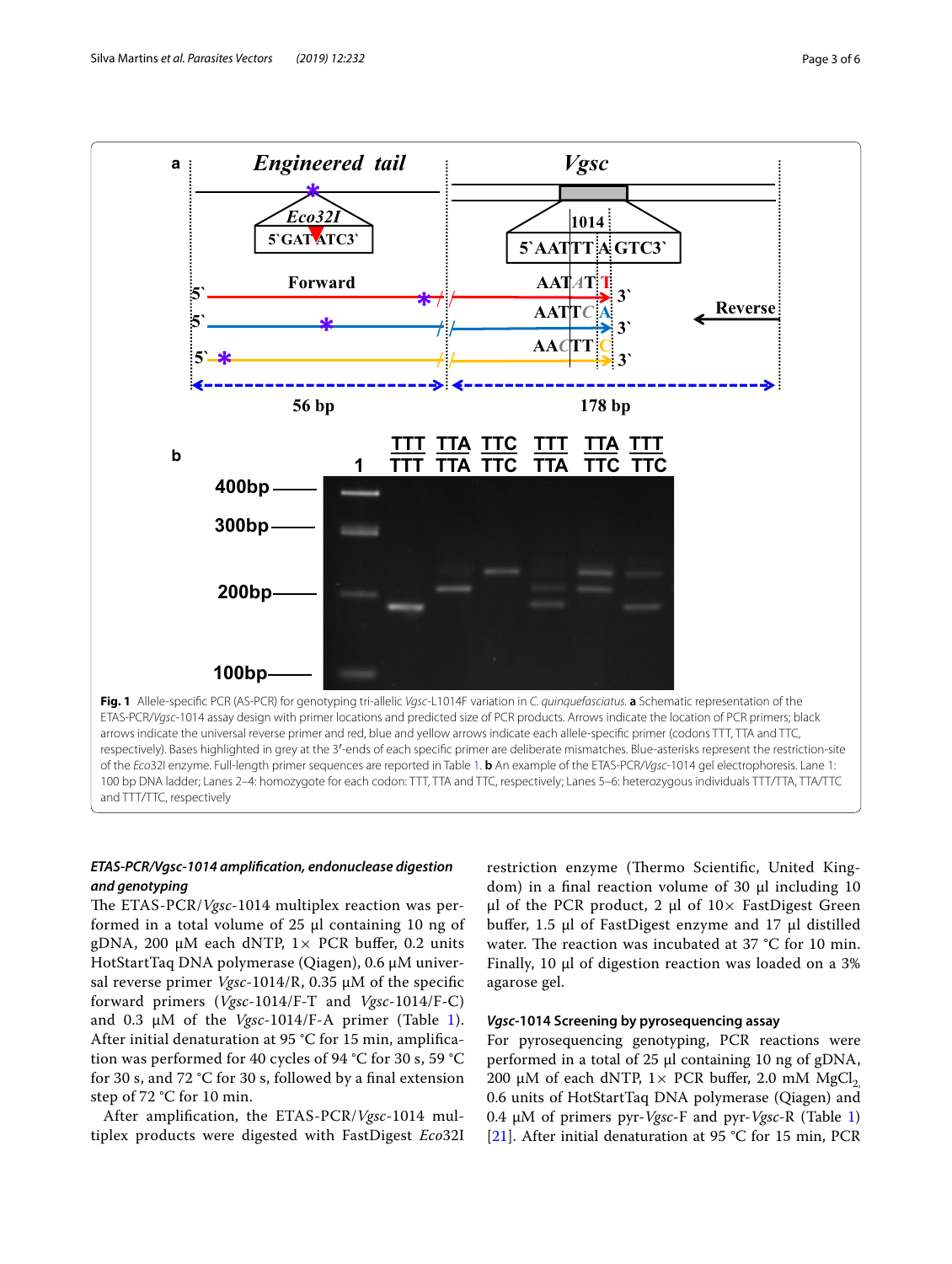| Primer               | Sequence $(5'-3')$                                                               |     |  |  |  |
|----------------------|----------------------------------------------------------------------------------|-----|--|--|--|
| Vgsc-1014/F-T        | AGTAGCGGATAACAATTTCACACAGGAAGGGTTTTCCCAGTCACGACGTTGATATCGCCACCGTAGTGATAGGAAATATT |     |  |  |  |
| Vgsc-1014/F-A        | AGTAGCGGATAACAATTTCACACAGGATATCGAAGGGTTTTCCCAGTCACGACGTTGCCACCGTAGTGATAGGAAATTCA |     |  |  |  |
| Vgsc-1014/F-C        | GATATCAGTAGCGGATAACAATTTCACACAGGAAGGGTTTTCCCAGTCACGACGTTGCCACCGTAGTGATAGGAAACTTC |     |  |  |  |
| Vgsc-1014/R          | <b>GATCGGTATGAACTGTTTGTTTACATC</b>                                               |     |  |  |  |
| Pyrosequencing assay |                                                                                  |     |  |  |  |
| pyr-Vgsc-F           | CTTGGCCACCGTAGTGATAGG                                                            | 105 |  |  |  |
| pyr-Vgsc-R           | Biotin-GCTGTTGGCGATGTTTTGACA                                                     |     |  |  |  |
| pyrSeg. primer       | CCGTAGTGATAGGAAATTT                                                              |     |  |  |  |
| Dispensation         | (A/C/T)GTCGTGAGTATTCCAGCGTGAAGTC                                                 |     |  |  |  |
| TaqMan assay         |                                                                                  |     |  |  |  |
| TagMan-F             | CTTGGCCACCGTAGTGATAGG                                                            |     |  |  |  |
| TagMan-R             | GCTGTTGGCGATGTTTTGACA                                                            |     |  |  |  |
| TagMan-Probe-TTC     | FAM-CACGACGAAATTT                                                                |     |  |  |  |
| TagManProbe-TTT      | FAM-TCACGACAAAATTT                                                               |     |  |  |  |
| TagManProbe-TTA      | VIC-ACTCACGACTAAATTT                                                             |     |  |  |  |

<span id="page-3-0"></span>**Table 1** Primers used in the ETAS-PCR/*Vgsc*-1014, pyrosequencing and *Taq*Man assays for genotyping the *Vgsc*-L1014F in *C. quinquefasciatus* mosquitoes. The *Eco*32I site is underlined

amplifcation was performed for 40 cycles of 94 °C for 30 s, 58 °C for 30 s, and 72 °C for 30 s, followed by a fnal extension step at 72 °C for 10 min.

The pyrosequencing genotyping was performed using single-stranded PCR products obtained using the Pyro-Mark Q24 Vacuum Prep Workstation then used in pyrosequencing reactions performed using the PyroMark Gold Q96 reagent kit (Qiagen). The sequencing primer and dispensation order are described in Table [1.](#page-3-0)

## *Vgsc***‑1014 genotyping by TaqMan allelic discrimation**

Due to the tri-allelic variation in the locus *Vgsc-*1014, two distinct TaqMan assays are applied in parallel for each sample; one to genotype TTA/TTC alleles and the other to detect TTA/TTT variants [\[27\]](#page-5-20). Primers and TaqMan probes are shown in Table [1.](#page-3-0)

# **Association between target‑site alleles and resistant phenotypes**

To verify the presence of *Vgs*c-1014 alleles in insecticide exposed mosquitoes, 3–5 day-old adult F1 female mosquitoes from Tororo, Uganda, were exposed to three insecticides using WHO papers impregnated with a diagnostic concentration: DDT (4%), lambda-cyhalothrin (0.05%) or deltamethrin (0.05%). Mosquitoes were exposed to DDT and lambda-cyhalothrin for 1 h and to deltamethrin for 4 h, in 4 replicates of 25 non-blood fed mosquitoes at an average temperature of 26 °C and relative humidity of 63%. Control bioassays were performed with 25 mosquitoes exposed to non-insecticide treated papers. Insecticide exposed mosquitoes were then transferred to clean holding tubes and provided with

10% glucose for a 24-h period after which mortality was recorded and alive and dead mosquitoes were collected and individually stored on silica gel.

## **Results and discussion**

To determine if the newly-designed ETAS-PCR/*Vgsc*-1014 performed consistently across *C. quinquefasciatus* wild populations, genotyping was conducted on mosquitoes from diferent continents (Africa and South America). Samples from multiple locations in Africa (*n*=75); Uganda (Tororo and Jinja) and Tanzania (Mwanza) were genotyped by pyrosequencing and 74 (98.6%) agreed with the ETAS-PCR/*Vgsc*-1014 scores, with the single ETAS-PCR discordant result resulting from low PCR efficiency for that sample, which does not allow detection of PCR fragments after digestion. For the TaqMan assay, mosquitoes from Campina Grande, Brazil (*n*=24) and pyrethroid-exposed individuals from Tororo, Uganda  $(n=84)$  were genotyped, with 100% agreement to ETAS-PCR/*Vgsc*-1014.

The ETAS-PCR/*Vgsc*-1014 genotyping compares extremely well to the standard assays and represents a more convenient alternative for low technology laboratories because it uses relatively inexpensive laboratory methods (standard PCR and agarose-gel electrophoresis) yet allows genotyping of variation at this tri-allelic SNP in a single reaction. For instance, the genotyping cost for ETAS-PCR is around 4.6 and 3.12 times lower compared to TaqMan and pyrosequencing, respectively, based on the minimum chemistry required (e.g. DNA polymerase or master mix, either standard or biotinylated primers or fluorescence probes).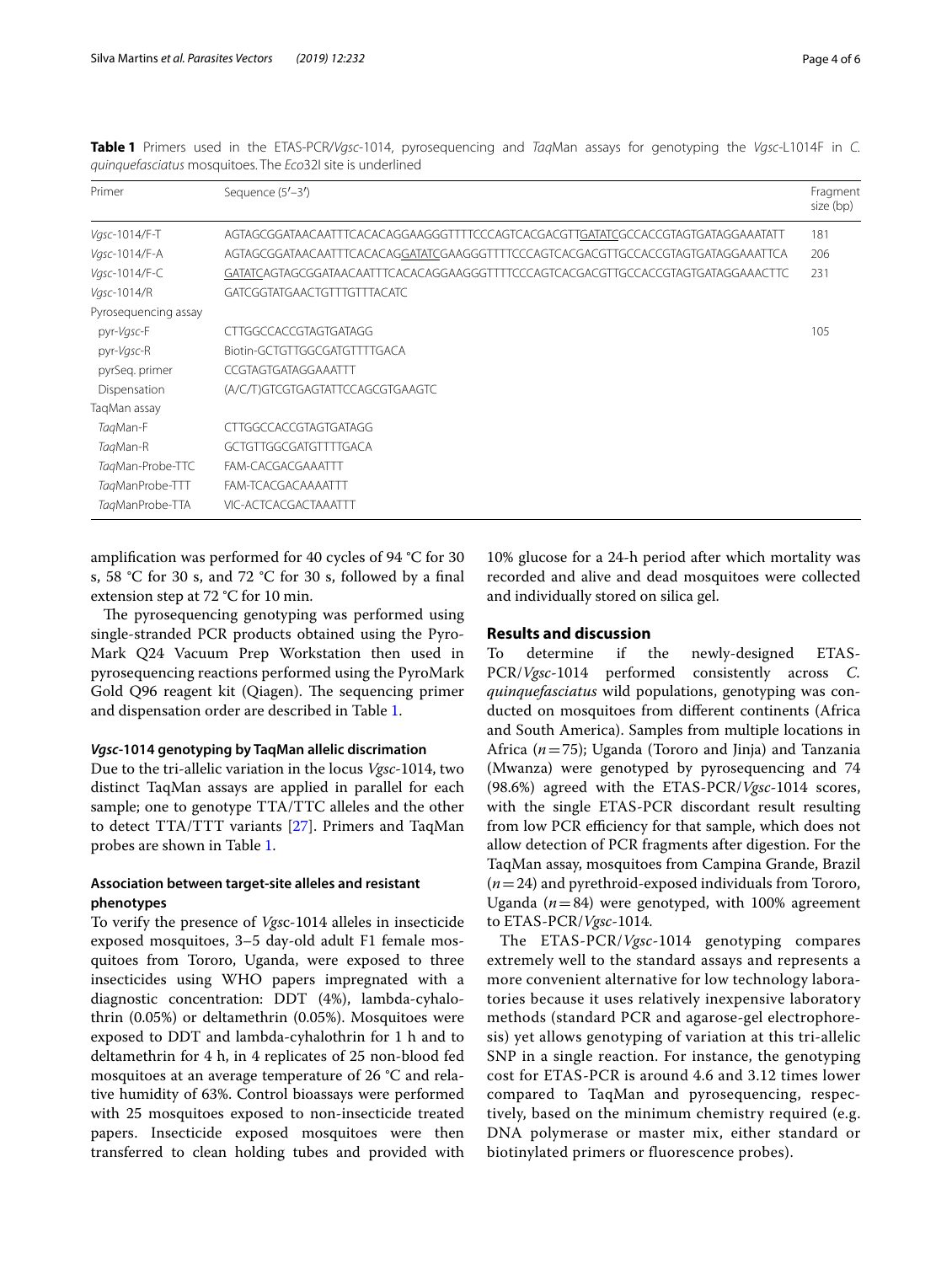| Country<br>Location<br>Genotype | Brazil          |        |                     |        | Uganda          |     |                 |                | Tanzania        |     |
|---------------------------------|-----------------|--------|---------------------|--------|-----------------|-----|-----------------|----------------|-----------------|-----|
|                                 | Campina Grande  |        | Tororo <sup>a</sup> |        | Tororo          |     | Jinja           |                | Mwanza          |     |
|                                 | <b>ETAS-PCR</b> | TaqMan | <b>ETAS-PCR</b>     | TagMan | <b>ETAS-PCR</b> | Pyr | <b>ETAS-PCR</b> | Pyr            | <b>ETAS-PCR</b> | Pyr |
| <b>TTA/TTA</b>                  | 24              | 24     | 23                  | 23     | 2               |     | $\overline{4}$  | $\overline{4}$ | 3               | 3   |
| <b>TTC/TTC</b>                  |                 |        | 15                  | 15     | 10              | 10  | $\overline{4}$  | $\overline{4}$ | 2               |     |
| <b>TTT/TTT</b>                  |                 |        |                     |        |                 |     |                 |                |                 |     |
| <b>TTA/TTC</b>                  |                 |        | 23                  | 23     |                 |     | 9               | 9              | 8               | 8   |
| <b>TTA/TTT</b>                  |                 |        | 9                   | 9      |                 |     | 3               | 3              | ⇁               |     |
| <b>TTC/TTT</b>                  |                 |        | 13                  | 13     | 12              | 13  | 3               | 3              | 2               |     |
| N (98)                          |                 | 24     |                     | 84     |                 | 28  |                 | 24             |                 | 23  |

<span id="page-4-1"></span>**Table 2** Specifcity of ETAS-PCR *Vgsc*-1014 in comparison to pyrosquencing and TaqMan genotyping

a Mosquito exposed to insecticides (WHO-Tube Bioassay)

Pyr; Pyrosequencing

The ETAS-PCR/*Vgsc*-1014 also addresses limitations reported in other Allelic-Specific PCR (AS-PCR) assays designed for typing triple variants within a codon. For instance, the AS-PCR applied for genotyping *Vgsc*-L1014F and *Vgsc*-L1014S in *Culex pipiens pallens*, can differentiate wild-type from resistancealleles but lacks the resolution to discriminate between the two resistance alleles [[25](#page-5-26)]. Additionally, the AS-PCR of Chamnanya [[32\]](#page-5-27) designed to type *Vgsc*-1014 in *C. quinquefasciatus* differentiates only two (TTA and TTT) of the three alleles but can not detect the TTC resistant allele, which we found to be common in Tanzania and Uganda (Table [2\)](#page-4-1) and has been reported elsewhere [[29\]](#page-5-23). Indeed, in mosquitoes from Tororo, Uganda we did detect a high frequency of heterozygous wild-type/resistance-alleles among the phenotypically resistant mosquitoes exposed to either deltamethrin, lambda-cyhalothrin or DDT, for which was recorded a frequency of genotypes harboring at least one resistance-allele ranging from 70.37% to 85.78% (Additional file [2:](#page-4-2) Table S1).

#### **Conclusions**

Developing tools which are easy to apply, such as the ETAS-PCR/*Vgsc*-1014, is imperative to detect and monitor resistance-alleles while may also assist decision-making for resistance management.

# **Additional fles**

<span id="page-4-0"></span>**[Additional fle 1: Figure S1.](https://doi.org/10.1186/s13071-019-3490-z)** Multiple sequence alignment of the partial fragment of the *Vgsc* gene across *Culex pipiens pipiens, Culex p. quinquefasciatus* and *Culex p. pallens*. **Figure S2.** Neighbor-joining tree of the partial fragment of the *Vgsc* gene.

**[Additional fle 2: Table S1.](https://doi.org/10.1186/s13071-019-3490-z)** Allelic and genotypic frequency of *Vgsc*-1014F in relation to mosquito survival phenotype by deltamethrin, lambdacyhalothrin or DDT in *C. quinquefasciatus* from Tororo, Uganda.

#### **Abbreviations**

LF: lymphatic flariasis; *Vgsc*: voltage gated sodium channel; ETAS-PCR: engineered-tail allele-specifc-PCR; WNV: West Nile virus; SLEV: St. Louis encephalitis virus; MDA: mass drug administration; AS-PCR: allelic-specifc PCR.

#### **Acknowledgments**

We would like to thank Henry Mawejje for supporting the feld-collections in Uganda. The authors also thank Dr Triantafllos Liloglou and Keith Steen for supporting the pyrosequencing genotyping.

#### **Authors**' **contributions**

WFSM conceived, designed the experiments and wrote the paper. WFSM, BNSP, ATVA, AM and PGSM performed the experiments. WFSM and BNSP analysed the data. BNSP, ATVA, AM, PSM, DW and MJD contributed reagents/ materials/sample collections. DW, CSW and MJD reviewed the fnal manuscript. All authors read and approved the fnal manuscript.

### **Funding**

This study was supported by The Coordination for the Improvement of Higher Education Personnel, CAPES (Grant: BEX-6193). Partial funding for this work came from UEPB/PROPESQ (Grant: 2.08.04.00-8-389/2017-1) and Wellcome Trust Training fellowship in Public Health and Tropical Medicine (Grant: 209305/Z/17/Z) to WFSM.

#### **Availability of data and materials**

All data generated or analysed during this study are included in this published article and its additional fles.

#### **Ethics approval and consent to participate**

No specifc permits were required for the described feld work as no human participants were involved. Oral consent was obtained from householders prior to collections and no personal details were recorded.

#### **Consent for publication**

Not applicable.

#### **Competing interests**

The authors declare that they have no competing interests.

#### **Author details**

<span id="page-4-2"></span>Laboratório de Entomologia Médica e Molecular, Departamento de Biologia, CCBS, Universidade Estadual da Paraíba, Campina Grande, Paraíba, Brasil. <sup>2</sup> Department of Vector Biology, Liverpool School of Tropical Medicine, Pembroke Place, Liverpool, UK.<sup>3</sup> Departamento de Genética, CB, Universidade Federal de Pernambuco, Recife, Brasil. 4 Departamento de Farmácia, CCBS, Universidade Estadual da Paraíba, Campina Grande, Paraíba, Brasil.<sup>5</sup> Laboratório de Interações Insetos-Tóxicos, Departamento de Agronomia e Fitossanidade, Universidade Federal Rural de Pernambuco, Recife, Brasil. 6 School of Natural Sciences and Psychology, Liverpool John Moores University, Liverpool, UK.